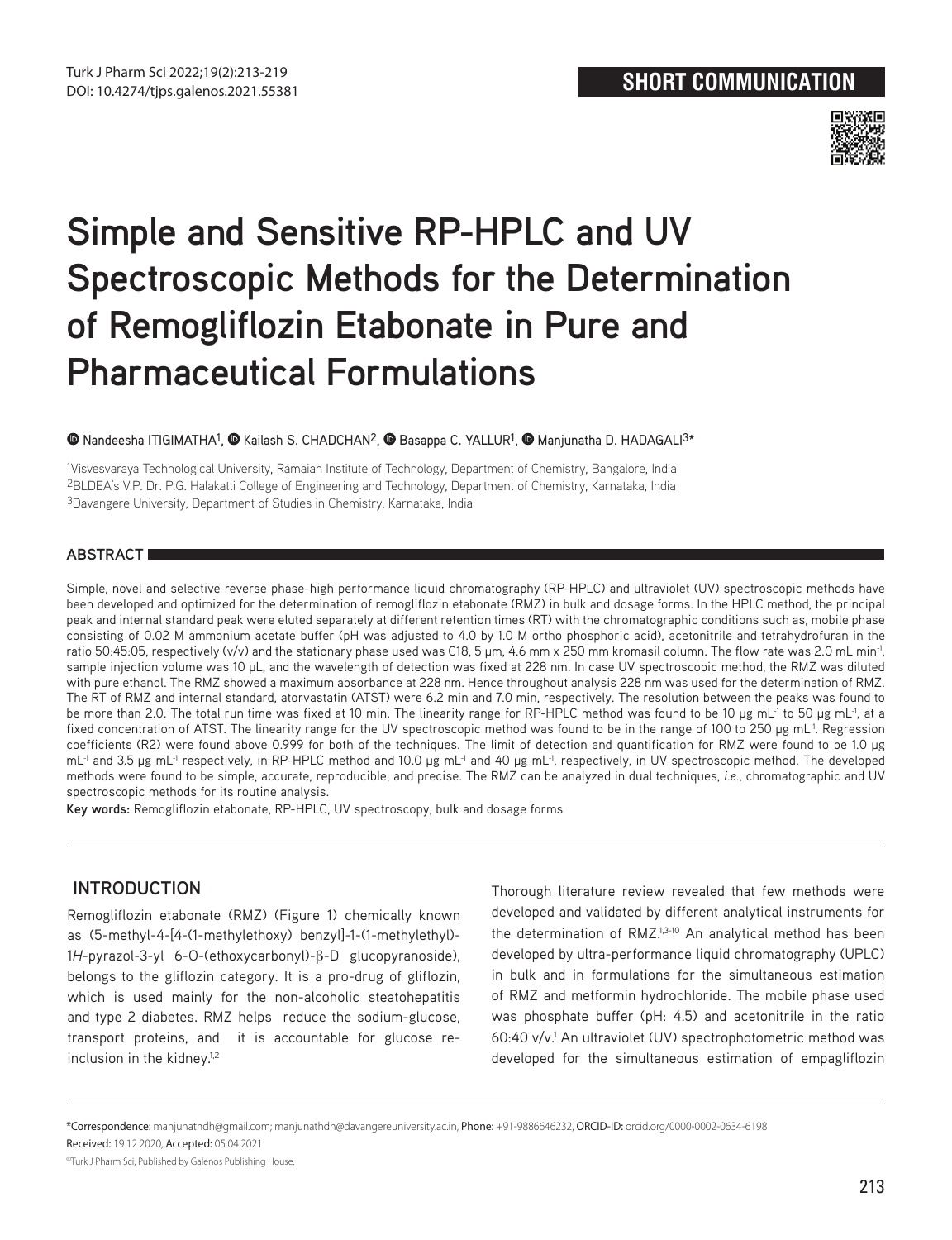

**Figure 1.** Chemical structure of RMZ

and metformin hydrochloride in bulk and dosage forms.<sup>3</sup> The method showed that there were two methods, *i.e.* A and B, in method A the absorption was measured at 272 nm and 234 nm for empagliflozin and metformin hydrochloride, respectively. Method B used the absorbance ratio (Q-analysis), in which the absorbance was measured at 254 nm and 226 nm for empagliflozin and metformin hydrochloride, respectively.<sup>3</sup> A liquid chromatographic method was developed and validated for simultaneous estimation of metformin, pioglitazone, and glimepiride in dosage forms.<sup>4</sup> This method determined the diabetic drugs except RMZ. reverse phase-high performance liquid chromatography (RP-HPLC) method has been developed for the simultaneous determination of dapagliflozin and saxagliptin in the bulk and pharmaceutical dosage forms.<sup>5</sup> Stability indicating HPLC method was developed for the determination of saxagliptin and metformin in the bulk forms.<sup>6</sup> A RP-HPLC method was developed and validated for the simultaneous determination of metformin and saxagliptin in the formulations.7 The simultaneous estimation of metformin hydrochloride and canagliflozin by stability-indicating RP-HPLC method was developed by Kommineni et al.<sup>8</sup> An assay method was developed and validated for simultaneous determination of metformin hydrochloride and canagliflozin by RP-HPLC instrument.<sup>9</sup> Ayoub developed spectrophotometric and chemometric methods for the simultaneous determination of empagliflozin and metformin in the pharmaceutical formulations.10 An UV derivative spectrophotometric method was developed for the simultaneous determination of metformin and remogliflozin by Attimarad et al.<sup>11</sup> A thorough statistical data analysis of the reported methods and proposed methods are given in Table 1. The reported methods were not simple in a way that they have a long run time or having a complicated mobile phase. The UPLC instrument is sophisticated, but expensive so that the small-scale industries and laboratories cannot afford. Keeping these points in view, we proposed the RP-HPLC and UV spectroscopic methods for the determination of RMZ in bulk and formulations. The results of the proposed methods

indicated that the HPLC and UV spectroscopic methods for the determination of RMZ in pure and dosage forms are simple, accurate and rugged. The RP-HPLC method was developed with atorvastatin (ATST) as an internal standard. For the proposed UV spectroscopic method, the absorbance was measured at 228 nm. Both the methods were validated according to the ICH guidelines.12

# **MATERIALS AND METHODS**

#### *Instruments*

The proposed method was developed and validated using Shimadzu prominence-i HPLC, which consists of an autoinjector, UV detector with a deuterium lamp as the source of light and a quaternary pump. The output signal and chromatographic data were processed using lab solution software. Eutech pH meter was used for measuring the pH of the buffer solution. An ultrasonic sonicator bath was used to degas the solvents and a nylon membrane of 0.45 µm filter paper was used for filtration. For UV-spectroscopic method, agilent UV-visible spectrophotometer (carry 60 model), which consists of a deuterium lamp as a source of light was employed. The spectra were monitored and processed by Win lab software. The solvents used in the experiment were degassed using an ultrasonic bath.

#### *Chemicals and reagents*

RMZ and ATST compounds (>98% purity) were provided by Karnataka Antibiotics and Pharmaceutical Ltd. (Bengaluru, India) as gift samples. HPLC grade ammonium acetate, tetrahydrofuran (THF), and ethanol (99.9% purity) were purchased from SD Fine-Chem Ltd. (India). Acetonitrile and ortho-phosphoric acid were procured from Merk Ltd. (India). The ultra-purified water was prepared by Siemens purifier instrument (India). Column Kromasil, C18, 5 µm, 4.6 mm x 250 mm, was obtained from Waters Ltd. for the UV spectroscopic method development, pure ethanol was used as the diluent.

#### *Preparation of mobile phase, standard solutions and dilutions*

The mobile phase was prepared by mixing 0.02 M ammonium acetate buffer (pH adjusted to 4.0 using 1.0 M ortho-phosphoric acid), acetonitrile and THF, in the ratio of 50:45:05, respectively (v/v/v). The standard solution was prepared by transferring accurately weighed 100 mg RMZ to 100 mL standard flask, followed by making up to the mark with the mobile phase. The concentration of the resultant stock solution was 1000  $\mu$ g mL $^{-1}$ . From this stock solution, 0.1 mL solution was pipetted out into another 100 mL standard flask and made up to the mark with the mobile phase. The concentration of the resulting working standard solution was 1.0 µg mL<sup>-1</sup>. Similarly, to obtain a linearity graph, the stock solution was diluted to get the concentrations ranging from 10 to 50 µg mL<sup>-1</sup>. A 30 µg mL<sup>-1</sup> of internal standard (ATST) was prepared in the mobile phase. For the development of the UV spectroscopic method, a similar procedure was followed. The standard stock solution and working standard solutions were prepared by taking ethanol as the diluent.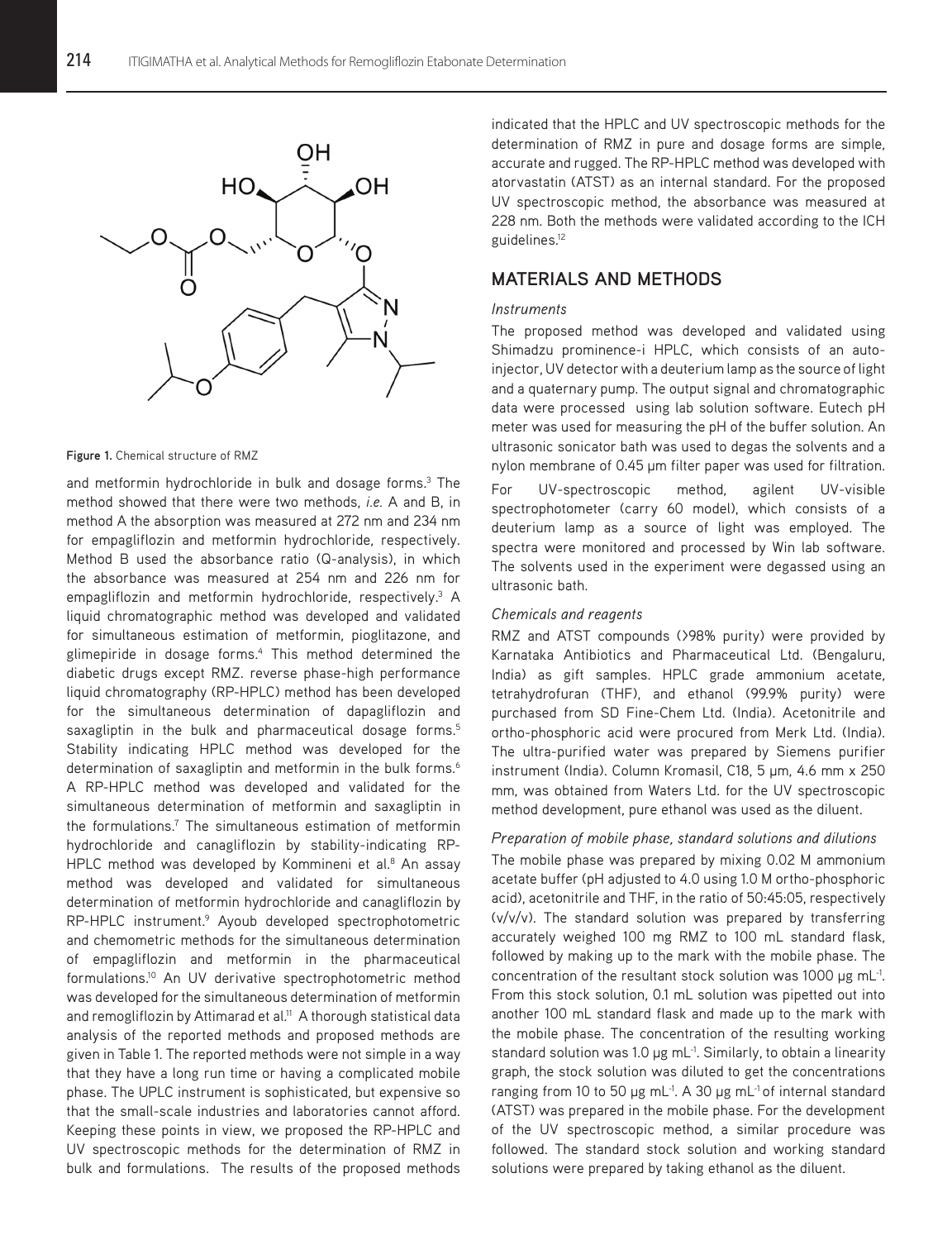## *Chromatographic conditions*

The mobile phase was composed of a buffer solution consisting of 0.02 M ammonium acetate buffer (pH adjusted to 4.0 with 1.0 M ortho-phosphoric acid), acetonitrile and THF in the ratio of 50:45:05, respectively (v/v/v).The flow rate of the mobile phase was maintained at 1.0 mL min-1. The column temperature was kept at 25°C and the stationary phase was kromasil column (C18, 5 µm, 4.6 mm x 250 mm). The wavelength of detection was fixed at 228 nm. The sample injection volume was 10 µL. The retention times (RT) of RMZ and ATST were 6.2 and 7.0 min, respectively.

| Table 1. Comparison of the statistical data of the reported methods and proposed methods |                                                                  |                                                                                 |                                                                                                                                                                                                                                                                        |                                                                                      |  |  |  |
|------------------------------------------------------------------------------------------|------------------------------------------------------------------|---------------------------------------------------------------------------------|------------------------------------------------------------------------------------------------------------------------------------------------------------------------------------------------------------------------------------------------------------------------|--------------------------------------------------------------------------------------|--|--|--|
| Ref. no.                                                                                 | Analytical method                                                | Drug(s) analyzed                                                                | Result(s)                                                                                                                                                                                                                                                              | Remarks                                                                              |  |  |  |
| 1                                                                                        | UPLC/PDA                                                         | Simultaneous determination<br>of RMZ and metformin<br>hydrochloride             | Linearity range: 10-100 ng mL-1<br>LOD: 5 and 10 ng mL-1<br>LOQ: 10 and 50 ng mL-1                                                                                                                                                                                     | UPLC is very expensive;<br>small scale industries and<br>laboratories cannot afford  |  |  |  |
| 3                                                                                        | $UV -$<br>spectrophotometric                                     | Simultaneous determination of<br>emphagifolizine and metformin<br>hydrochloride | Linearity range: 5-25 and 2-12 µg mL-1<br>LOD: Not available<br>LOQ: Not available                                                                                                                                                                                     | Glifolizine pro-drug used<br>for determination with<br>metformin<br>Not included RMZ |  |  |  |
| 4                                                                                        | Liquid<br>chromatography                                         | Simultaneous determination<br>of RMZ and metformin<br>hydrochloride             | Linearity range: $1-20$ µg mL <sup>-1</sup><br>LOD: 0.180 µg mL-1<br>LOQ: 0.560 µg mL-1                                                                                                                                                                                | Narrow linearity range                                                               |  |  |  |
| 5                                                                                        | RP-HPLC                                                          | Simultaneous determination of<br>dapagliflozin and saxagliptin                  | Linearity range: 20-70 and 20-70<br>LOD: 0.109 and 0.58 $\mu$ g mL <sup>-1</sup><br>LOQ: 0.332 and 1.77 µg mL <sup>-1</sup>                                                                                                                                            | Glifolizine pro-drug used for<br>determination<br>Not included RMZ                   |  |  |  |
| 6                                                                                        | <b>HPLC</b>                                                      | Simultaneous determination of<br>saxagliptin and metformin                      | Linearity range: 5.00-125.00 and 2.50-<br>62.50 $\mu$ g mL-1<br>LOD: 0.45 and 0.19 $\mu$ g mL <sup>-1</sup><br>LOQ: 1.50 and 0.66 $\mu$ g mL <sup>-1</sup>                                                                                                             | Other than RMZ drug<br>determined<br>Not included RMZ                                |  |  |  |
| 7                                                                                        | RP-HPLC                                                          | Metformin hydrochloride and<br>sitagliptin phosphate                            | Linearity range: 10-50 and 20-100 µg<br>$mL^{-1}$<br>LOD: 0.016 and 0.14 µg mL-1<br>LOQ: 0.048 and 0.42 $\mu$ g mL <sup>-1</sup>                                                                                                                                       | Other than RMZ drug<br>determined                                                    |  |  |  |
| 8                                                                                        | RP-HPLC                                                          | Metformin hydrochloride and<br>canagliflozin                                    | Linearity range: $25-150$ and $2.5-15$ µg<br>$mL^{-1}$<br>LOD: 0.17 and 0.50 µg mL-1<br>LOQ: 0.01 and 0.50 µg mL <sup>-1</sup>                                                                                                                                         | Other than RMZ drug<br>determined                                                    |  |  |  |
| 9                                                                                        | RP-HPLC                                                          | Metformin hydrochloride and<br>canagliflozin                                    | Linearity range: $25-150$ and $2.5-15$ µg<br>$mL^{-1}$<br>LOD: 0.134 and 0.124 µg mL-1<br>LOQ: 0.406 and 0.376 µg mL <sup>-1</sup>                                                                                                                                     | Other than RMZ drug<br>determined                                                    |  |  |  |
| 10                                                                                       | Spectrophotometric<br>and Chemometric<br>methods                 | Empagliflozin and metformin                                                     | Linearity range:<br>LOD: 0.20 and 0.19 µg mL-1<br>LOQ: 0.59 and 0.58 µg mL-1                                                                                                                                                                                           | Other than RMZ drug<br>determined                                                    |  |  |  |
| 11                                                                                       | UV derivative<br>Spectrophotometric Metformin and RMZ<br>Methods |                                                                                 | Linearity range: 1-20 and 2.5-35 $\mu$ g mL <sup>-1</sup><br>LOD: 0.180 and 0.660 µg mL <sup>-1</sup><br>LOQ: 0.560 and 1.850 µg mL <sup>-1</sup>                                                                                                                      | Derivative method<br>Narrow linearity range                                          |  |  |  |
| Proposed<br>methods                                                                      | RP-HPLC and UV<br>spectroscopic                                  | Remogliflozin etabonate                                                         | <b>HPLC</b> method<br>Linearity range: $10-50$ µg mL <sup>-1</sup><br>LOD: 1.00 $\mu$ g mL <sup>-1</sup><br>LOQ: 3.50 µg mL <sup>-1</sup><br>UV spectroscopic method<br>Linearity range : 100-250 µg mL-1<br>LOD: 10.00 µg mL-1<br>LOQ: 40.00 µg mL-1<br>$R^2$ : 0.999 | Employed internal standard.<br>Simple, sensitive and rugged                          |  |  |  |

UPLC: Ultra-performance liquid chromatography, UV: Ultraviolet, RP-HPLC: Reverse phase-high performance liquid chromatography, RMZ: Remogliflozin etabonate, LOD: Limit of detection, LOQ: Limit of quantification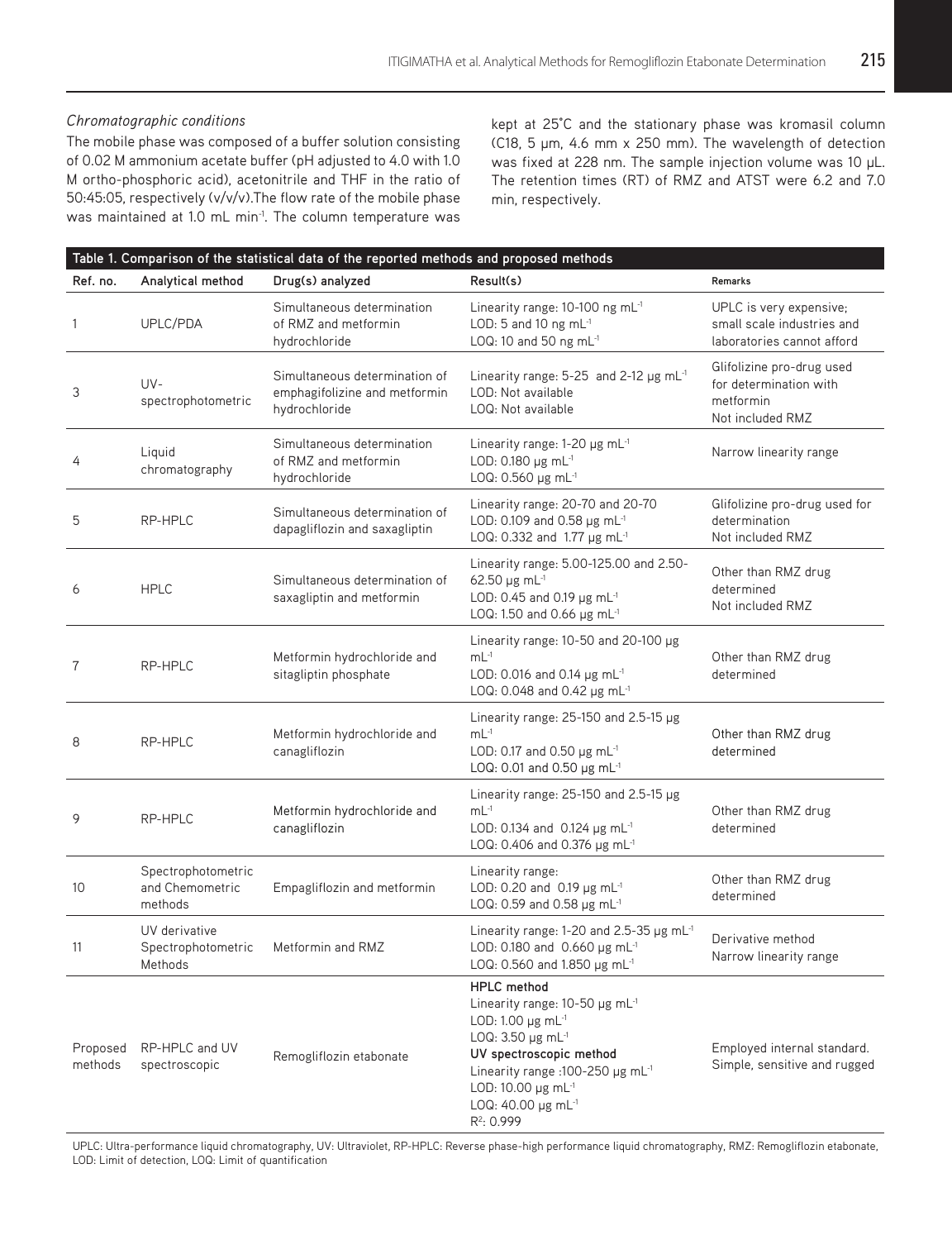#### *Spectroscopic conditions*

The stock solution of RMZ was scanned between 200 - 400 nm, which showed maximum absorbance at 228 nm by a UV spectrophotometer. Further, to confirm the analysis, different concentrations of RMZ drug solutions were scanned. The source of the detector contained a deuterium lamp and quartz cuvettes were used as sample holders.

# **RESULTS**

#### *Method development*

The mobile phase equilibrium was primarily conceded using a stationary phase column (kromasil). Initially, the mobile phase used for different trials was ammonium acetate and acetonitrile with different concentrations and ratios. In another experiment, 0.02 M ammonium acetate buffer (pH adjusted to 4.0 with 10% dilute acetic acid) and methanol in the ratio 50:50 was tried. In this trial, it was possible to detect peaks, but elution was inaccurate. Further trials were carried out with different ratios of 0.02 M ammonium acetate (pH: 4.0), acetonitrile and THF. However, with the mobile phase of ratio 50:45:05, respectively (v/v/v), the peaks of RMZ and ATST internal standard were eluted with good shape and resolution. Hence, the mobile phase of the ratio 50:45:05 was considered for the entire RP-HPLC method development and validation. The flow rate of the mobile phase was kept at 1.0 mL min<sup>-1</sup>. With these experimental trials, the resulting peaks were eluted as satisfactory, in accordance with ICH guidelines. In this method, the total run time was 10 min for the elution of both peaks. For detecting the eluted peaks, the wavelength of detection was fixed at 228 nm. The proposed method was validated as *per* the ICH guidelines.<sup>11</sup>

The UV spectroscopic method development was carried out by scanning the RMZ drug in the UV region ranging between 200 nm to 380 nm at different concentrations in the scan mode. The RMZ showed a maximum absorbance at 228 nm. Hence,  $\lambda_{\text{max}}$  of 228 nm was fixed for the entire method development process. The RMZ solution was subsequently diluted with the ethanol to obtain different concentrations according to the desired parameters. All the obtained results are satisfactory and are tabulated in Table 2. The parameters were well within the limits as specified in the ICH guidelines.<sup>11</sup> For the proposed research, the ethics committee approval is not required. Since we have not used any matrices for human beings and animals. The statistical data (obtained results of all parameters) was revealed in tables form with respect to the parameter results.

#### *System suitability*

The proposed HPLC method has consistent RT for RMZ and ATST at 6.2 and 7.0 min, respectively. There were no changes in the RT throughout the analysis. The percentage of relative standard deviation % (RSD) from six individual spikes (analytes) was found to be less than 2.0% at least concentrations, *i.e.*, 0.74% and 0.82% for the RMZ and ATST, respectively. The system suitability data are tabulated in Table 2 and the characteristic chromatograms are shown in Figure 2A. The resultant data indicate that the developed method has good sensitivity for RMZ. The limit of detection (LOD) and limit of quantification (LOQ) was found to be 1.0  $\mu$ g mL<sup>-1</sup> and 3.5  $\mu$ g mL<sup>-1</sup>, respectively, and S/N ratios found for LOD and LOQ were 6.5 and 21, respectively. The results were found to be satisfactory and within the limits as shown in Table 3.

In the case of the UV spectroscopic method, the percentage of RSD was found to be less than 2.0%. The LOD and LOQ were found to be 10  $\mu$ g mL<sup>-1</sup> and 40  $\mu$ g mL<sup>-1</sup> respectively. The results were found to be satisfactory and are tabulated in Table 3.

| Table 2. RP-HPLC system suitability parameters |      |             |                       |  |  |  |
|------------------------------------------------|------|-------------|-----------------------|--|--|--|
| Parameter                                      | RMZ  | <b>ATST</b> | Limit                 |  |  |  |
| Number of theoretical plates                   | 6269 | 6465        | NLT* 2000             |  |  |  |
| Retention time $(t_0)$ in min                  | 6.10 | 7.00        |                       |  |  |  |
| Resolution                                     |      | 2.90        | <b>NLT* 2.0</b>       |  |  |  |
| Peak asymmetry $(A_{\rm c})$                   | 1.06 | 1.09        | NMT <sup>**</sup> 2.0 |  |  |  |
| $%$ RSD <sup>#</sup>                           | በ 74 | 0.82        | $NMT** 2.0$           |  |  |  |

\*NLT: Not less than, \*\*NMT: Not more than, #Average of 6 injections, RP-HPLC: Reverse phase-high performance liquid chromatography, RMZ: Remogliflozin etabonate, ATST: Atorvastatin, RSD: Relative standard deviation

#### **Table 3. Calibration curve results, limit of detection and limit of quantification**

| Parameter                                   | RP-HPLC  | UV-<br>spectroscopy |  |
|---------------------------------------------|----------|---------------------|--|
| Linear dynamic range (µg mL <sup>-1</sup> ) | 10-50    | 100-250             |  |
| Regression equation (Y <sup>a</sup> )       |          |                     |  |
| Slope (b)                                   | 0.028    | 0.003               |  |
| Intercept (c)                               | $-0.015$ | $-0.131$            |  |
| Correlation coefficient (r)                 | 0.999    | 0.999               |  |
| LOD $(\mu g \text{ mL}^{-1})$               | 1.00     | 10.00               |  |
| $LOQ$ ( $\mu$ g mL $^{-1}$ )                | 3.50     | 40.00               |  |
| % RSD*                                      | 0.24     | 0.92                |  |

 $Y^a = bX + c$ , where X is concentration of drug in  $\mu$ g mL<sup>-1</sup>, \*Average of 6 injections and/or scans. RP-HPLC: Reverse phase-high performance liquid chromatography, LOD: Limit of detection, LOQ: Limit of quantification, UV: Ultraviolet, RSD: Relative standard deviation



**Figure 2A**. A typical HPLC chromatogram of the RMZ and ATST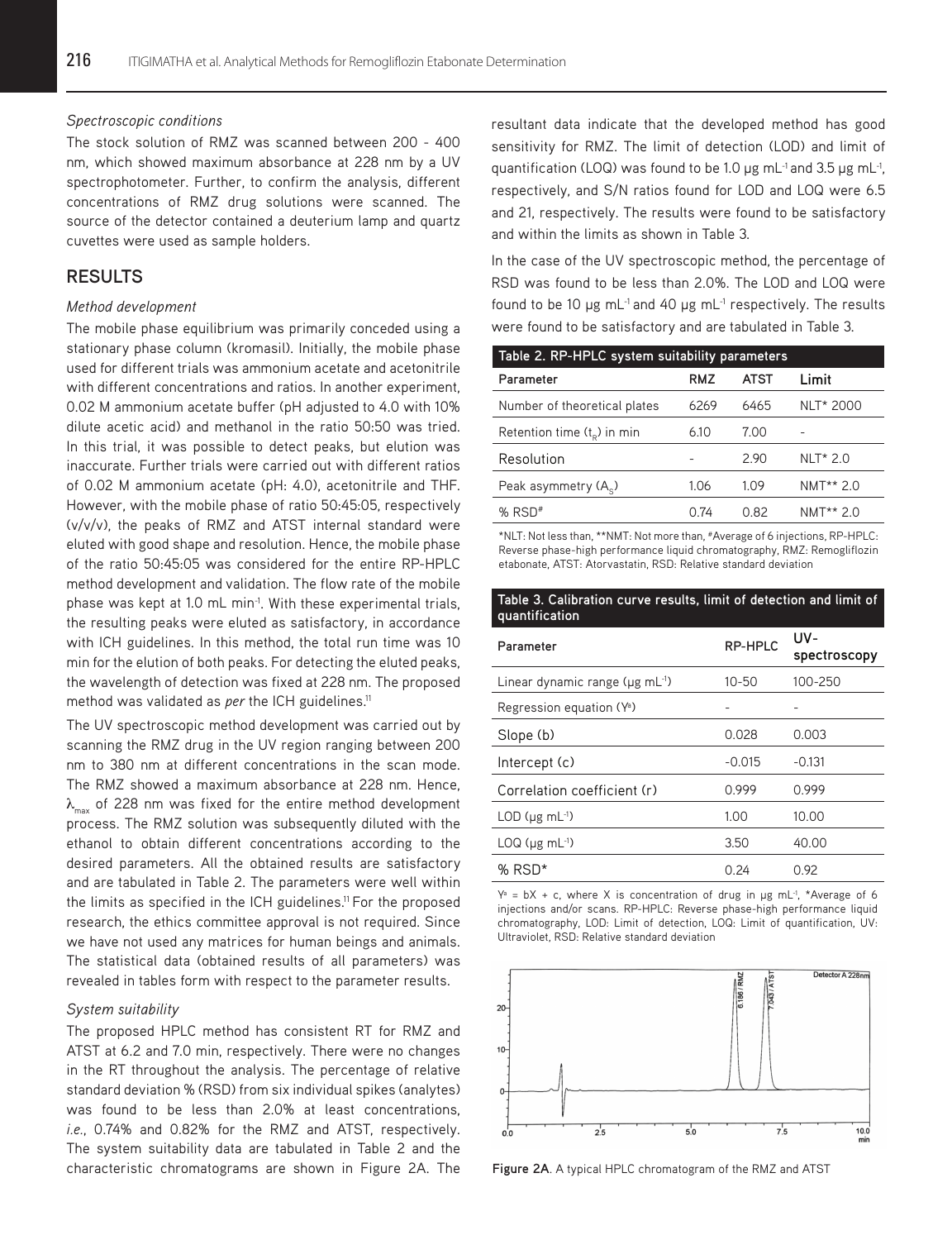#### *Linearity*

In UV spectroscopic method development, five different concentrations of RMZ solutions ranging from 100 to 250 µg mL-1 were scanned using a UV spectrophotometer. RMZ is absorbed at a maximum absorbance at 228 nm. The resulting linearity overlay spectra are shown in Figure 2B and the linearity graph was plotted by the absorbance against the concentration of RMZ and the regression coefficient  $(R<sup>2</sup>)$  was found to be more than 0.999. The results are tabulated in Table 3.



**Figure 2B**. Overlapped linearity graphs of UV-spectroscopic method



**Figure 3.** Linearity graphs plotted by RP-HPLC data (A) and UV-visible spectroscopy data (B)

In case of HPLC method, RMZ and ATST peaks were eluted at different time intervals. The working standard solutions of RMZ ranging between 10 µg mL<sup>-1</sup> to 50 µg mL<sup>-1</sup> were eluted along with the internal standard ATST. The concentration of the ATST was fixed at 30  $\mu$ g mL<sup>-1</sup>. The linearity graph was plotted by taking the values of the peak area ratio of RMZ to ATST. With the resulting straight line obtained from the linearity graph as shown in Figures 3A and B, we could validate the precision of the analyst using this method. The regression coefficient  $(R<sup>2</sup>)$  value was found to be more than 0.999, following the equation  $Y = MX + C$ . The results are tabulated in Table 3.

## *Recovery*

This parameter shows that the study of accuracy estimation accomplished by the standard solution of the lower, middle, upper and blank, spiked at 60, 80, and 120% against 100%. The results were calculated using the standard procedures and the recovery data were found to be satisfactory. The values were shown in Table 4. The accepted limits of recovery were in the range of 98-102%. All the observed outcomes were within the range. Hence, the proposed method can be adopted in industry units and in educational labs for the assay of RMZ.

The recovery parameter in spectroscopic method was performed by the standard solution of the lower, middle, upper and blank, spiked at 60, 80, and 120% against 100%. The outcomes were found to be satisfactory. The results are tabulated in Table 4.

## *Precision*

Precision results of the developed methods were found to be good and in compliance with ICH guidelines. Based on the results of the precision parameter, the HPLC method was found to be precise. The results are revealed in Table 4. Repeatability testing was performed by six individual spikes. The outcomes of inter-day and intra-day analysis revealed that there was not much deviation in the results and RSD% was found to be less than 2.0%. Therefore, the system suitability of the proposed HPLC method was excellent and thereby precision of the system. The results are shown in Table 4.

In the spectroscopic method, intra-day and inter-day precision was studied by estimating the consistent responses at three different time intervals on the same day and on three different days by taking different working standard solutions. The percentage of RSD was found to be less than 2.0% *i.e*., 0.96, and 0.85 for the intraday and inter-day, respectively, which indicates good reproducibility. These results, which are tabulated in Table 4, indicated that the precision of the UV spectroscopic method is good.

## *Robustness studies*

The robustness of the HPLC method was studied by a slight deviation in the boosted conditions of the method by injecting a solution of a known concentration. The distinctive conditions correspond to variation of flow rate in the mobile phase ranging from 0.9 mL min<sup>-1</sup> to 1.1 mL min<sup>-1</sup> and change the column oven temperature at 25°C and 30°C. The results are tabulated in Table 5, which revealed that robustness values are satisfactory and there was not much variance in results and therefore,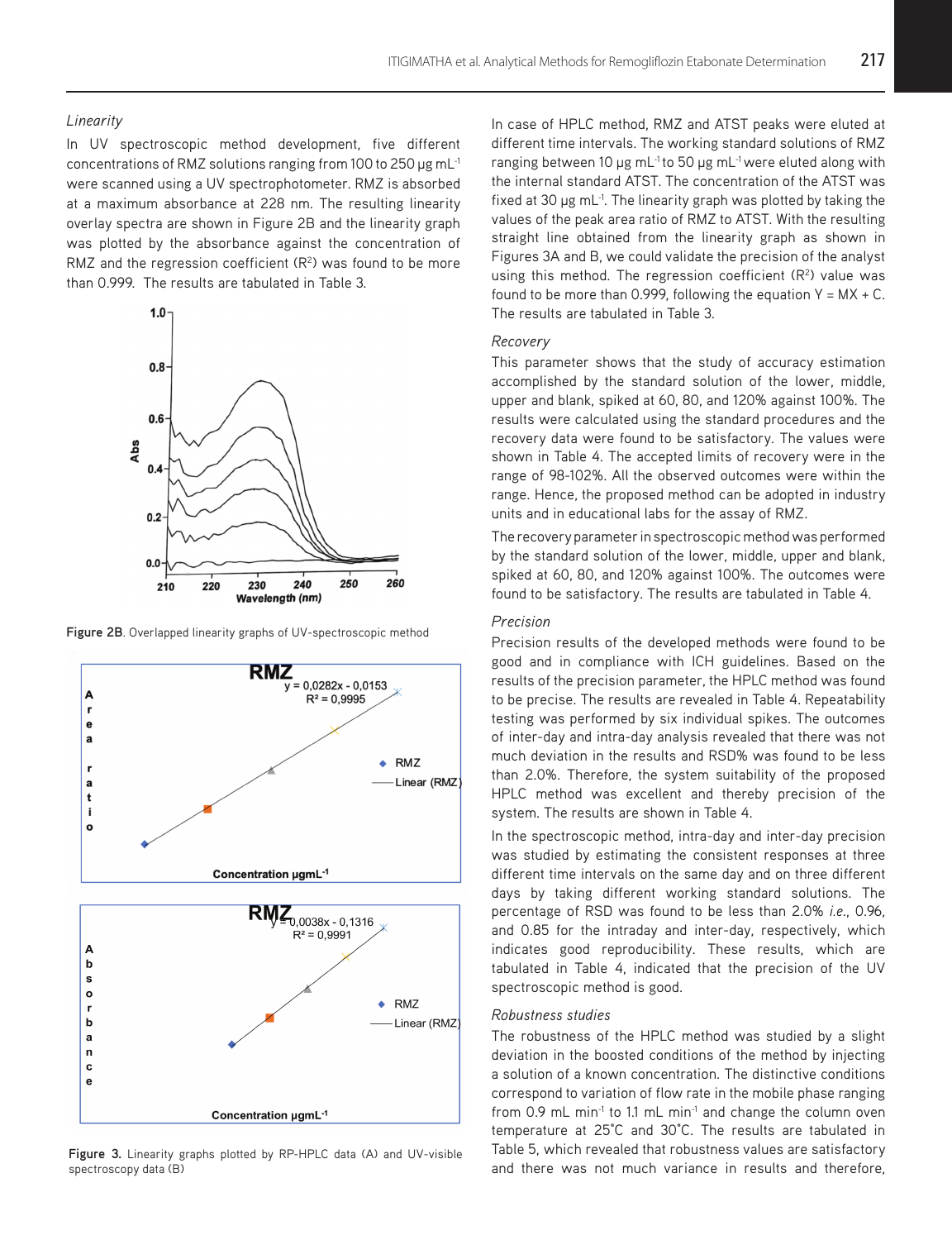| Table 4. Recovery and precision data |                                 |            |          |             |                 |            |         |                          |
|--------------------------------------|---------------------------------|------------|----------|-------------|-----------------|------------|---------|--------------------------|
| Concentration                        | Amount of the drug is taken     | RP-HPLC    |          |             | UV spectroscopy |            | Limit   |                          |
|                                      |                                 | <b>RMZ</b> | $%$ RSD* | <b>ATST</b> | % RSD*          | <b>RMZ</b> | % RSD** | $\overline{\phantom{a}}$ |
| 60%                                  | $60 \text{ mg} \text{ mL}^{-1}$ | 99.50      | 0.95     | 101.00      | 0.60            | 98.50      | 0.85    | 98%-102%                 |
| 80%                                  | $80 \text{ mg} \text{ mL}^{-1}$ | 99.00      | 0.82     | 99.00       | 0.65            | 98.80      | 0.92    | 98%-102%                 |
| 120%                                 | 120 mg m $L^{-1}$               | 98.50      | 0.75     | 99.50       | 0.74            | 99.50      | 0.97    | 98%-102%                 |
| Intraday                             |                                 |            | 0.65     |             | 0.72            |            | 0.96    | <b>NMT-2.0</b>           |
| Interday                             |                                 |            | 0.59     |             | 0.65            |            | 0.85    | <b>NMT-2.0</b>           |

\*Average of 6 injections, \*\*Average of 6 scans, RSD: Relative standard deviation, RMZ: Remogliflozin etabonate, UV: Ultraviolet, ATST: Atorvastatin

| Table 5. Robustness evaluation parameters |                            |                                                  |      |  |  |
|-------------------------------------------|----------------------------|--------------------------------------------------|------|--|--|
| Parameter                                 | Variations                 | <b>RMZ</b> retention time<br>ATST retention time |      |  |  |
|                                           | $1.9$ mL min <sup>-1</sup> | 6.45                                             | 7.32 |  |  |
| Flow rate                                 | $2.0$ mL min <sup>-1</sup> | 6.10                                             | 7.00 |  |  |
|                                           | $2.1$ mL min <sup>-1</sup> | 5.85                                             | 6.64 |  |  |
|                                           | $25^{\circ}$ C             | 6.10                                             | 7.10 |  |  |
|                                           | $30^{\circ}$ C             | 6.20                                             | 7.20 |  |  |
| Temperature                               |                            |                                                  |      |  |  |

RMZ: Remogliflozin etabonate, ATST: Atorvastatin

| Table 6. Assay results                               |             |                                            |                     |             |  |  |
|------------------------------------------------------|-------------|--------------------------------------------|---------------------|-------------|--|--|
| Label claims of<br>market sample in mg<br>per tablet |             | <b>Obtained result</b><br>in mg per tablet | Assay<br>values (%) | Limit       |  |  |
| <b>HPLC</b>                                          | 200         | 199                                        | 99.5                | 98.00%-102% |  |  |
| UV spectroscopy                                      | 200         | 197                                        | 98.5                | 98.00%-102% |  |  |
|                                                      | Instruments |                                            |                     |             |  |  |

HPLC: High performance liquid chromatography; RMZ: Remogliflozin etabonate, UV: Ultraviolet

the projected method can be used under different conditions. However, in the case of UV spectroscopic method, the robustness parameter was performed by a slight modification in the detection wavelength by  $\pm$  2 nm and outcomes were found to be satisfactory.

#### *Ruggedness*

In the ruggedness parameter, standard working solutions were examined by the same chromatographic system on different days using the same column. It was observed from the results that there was a small variation in the peak area and there were no large differences in the RT. The percentage of RSD was found to be less than 2.0% for RMZ. The resulting data revealed that the developed method is rugged. In the alternate days, the same detector responses were observed and it was successfully found that the projected method is capable of achieving results with great precision on different days. Also, ruggedness was determined using different HPLC instruments by injecting a known concentration of a solution. The detector response, good reproducibility, and no variations in RT indicated that the method is fundamentally rugged. In the spectroscopic method, the ruggedness parameter was examined using different concentrations of the solution and a slight change in the wavelength. The percentage of RSD did not diverge much with the absorbance value. Hence, the developed method was rugged and can be adopted for the assay of RMZ.

### *Specificity*

## *Assay*

This parameter was carried out by successive separation of RMZ and ATST, which was established against placebo, which contains potential excipients. In the assay parameter, sss interference found and both peaks were sharp and separated at the baseline. It was found that no interference of the excipients in the test solution. Therefore, the projected HPLC method was established specifically. The obtained results were found to be satisfactory and are shown in Table 6.

In the case of the spectroscopic method, no interferences were found by the placebo of tablet formulations. Thus, the obtained results were acceptable and the results are shown in Table 6.

# **DISCUSSION**

Most of the diabetic drug formulations contain pro-drug of gliflozin derivatives like RMZ to prevent diabetic disorder.